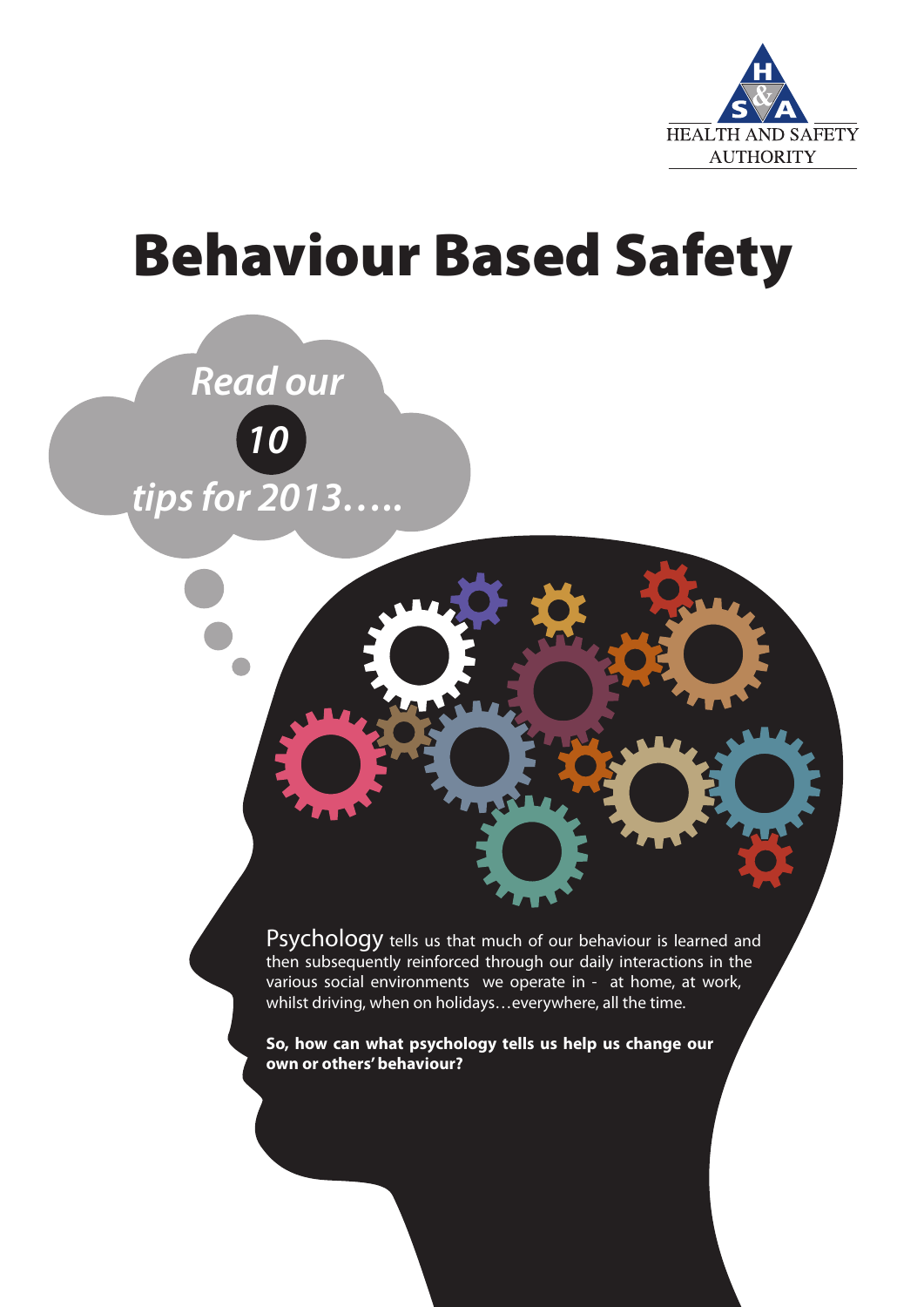**1** In the workplace we cannot over estimate, on a daily basis, the degree to which our behaviour is influencing (positively or negatively) the behaviour of those we work with. Accordingly, starting with our own behaviour is an important mechanism to influence behaviour change at work, or anywhere else. That might be, for instance, to concentrate on one of these:

- do things safer (more thoughtfully /slowly/ etc),
- to do things in a less chaotic way,
- **•** to relate in a more calm and convivial way to those we find hard to communicate with.

Then others will change in reaction to that.



- **2** All human behaviour is dynamic. In every organisation people behave in ways influenced by attitudes, thoughts, ruminations (thinking about thoughts) and the context (or culture) in which they exist.
- The propensity to take risks differs across the lifespan (according to age) and across gender; older workers, or male workers, in certain contexts, will be more or less likely than younger works or females, to behave safely. Don't ignore this just to be 'politically correct'. Be correct and include a consideration of this in your assessment of things -people are not machines.
- People behave differently when the same decision is presented a different way. Look at how you present the issue - if you want someone to, for instance, stop doing something, or you want them to – as in Supervisors roles -

**4**

influence others to stop doing something, it's often better to concentrate and use language which involves actively doing something else, rather than just using language of not doing the forbidden thing.

**Not a** achine

**5** In their personal lives or at work, people tend to have their little habits and ways of doing things which makes up their comfort zone. In a change process, it is important to help people understand why you want them to do something differently. If they see where you want to go, you will have a better chance of getting them on board to bring about change more successfully

**STO**